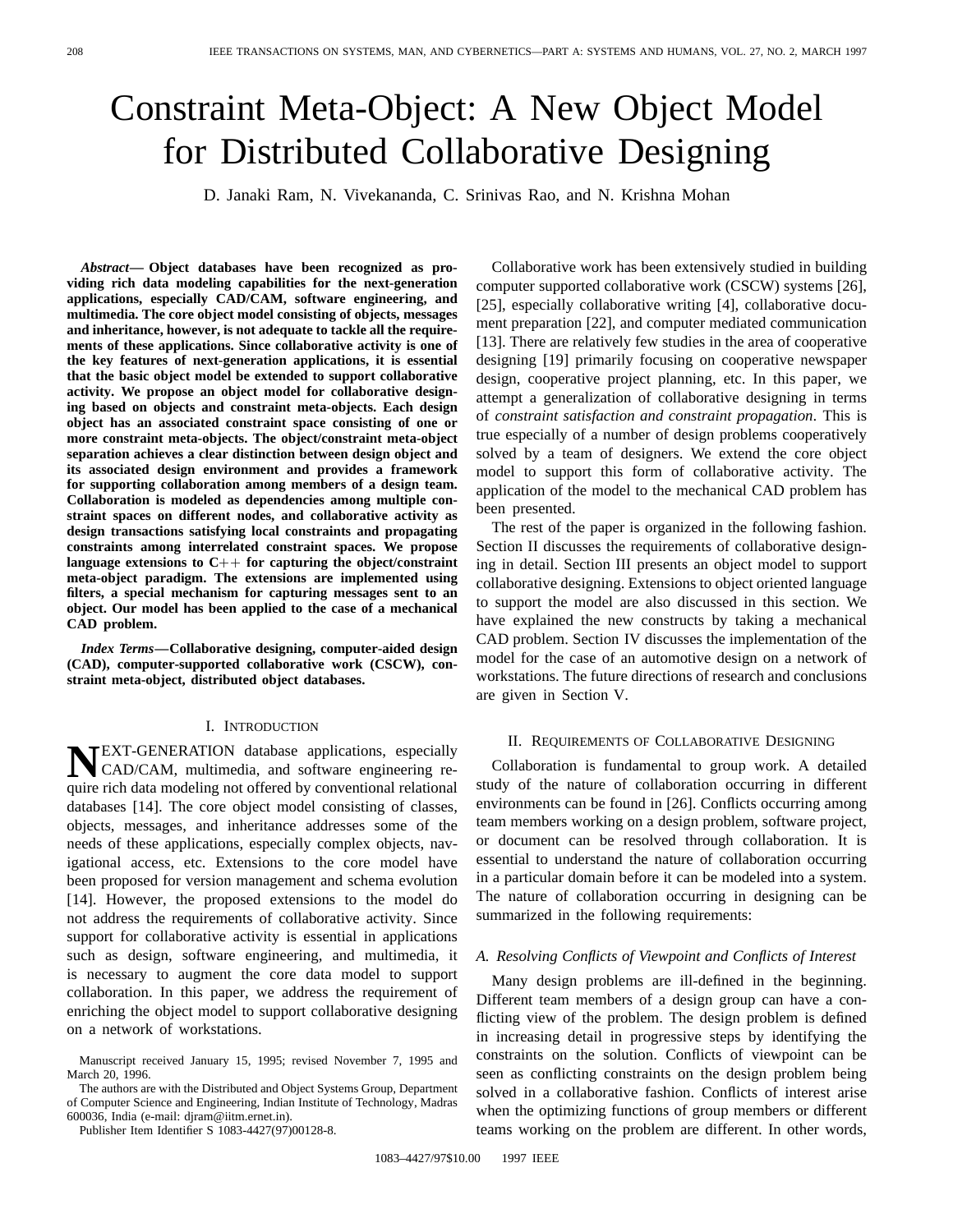

Fig. 1. Constraint meta-object model.

one group or member tries to optimize his solution at the cost of the other group or members. Conflicts of viewpoint occur in the initial stage of the designing often called rough design phase. Conflicts of interest arise between groups with opposing optimizing functions such as between design groups and manufacturing groups.

#### *B. Asynchronous Collaboration*

Collaboration among members of a design team occurs in an asynchronous fashion. Each designer works in his own design space consisting of a set of design objects at his convenient pace. A single design transaction may span from several hours to days and hence any collaboration in design environment should support long duration transactions. The need for supporting long duration transactions in design environments was recognized as early as 1985 by Kim *et al*. [10]. However, the mechanisms of check-in and checkout of the design objects from shared space to local space of the designer appears to be an oversimplification of the collaboration needed in practical design environments. A more practical approach is to capture dependencies among the design spaces of different designers and propagate necessary changes from one design space to the other as the design evolves.

#### *C. Design Annotations*

Design annotations often convey the designer's mind behind his decisions. Design annotations are critical to the understanding of the design. Substantive meta-level communication occurs among designers through design annotations. Support for recording design annotations into the database may be essential in the collaborative environment. Attribute annotations which record the designer's annotations when attribute values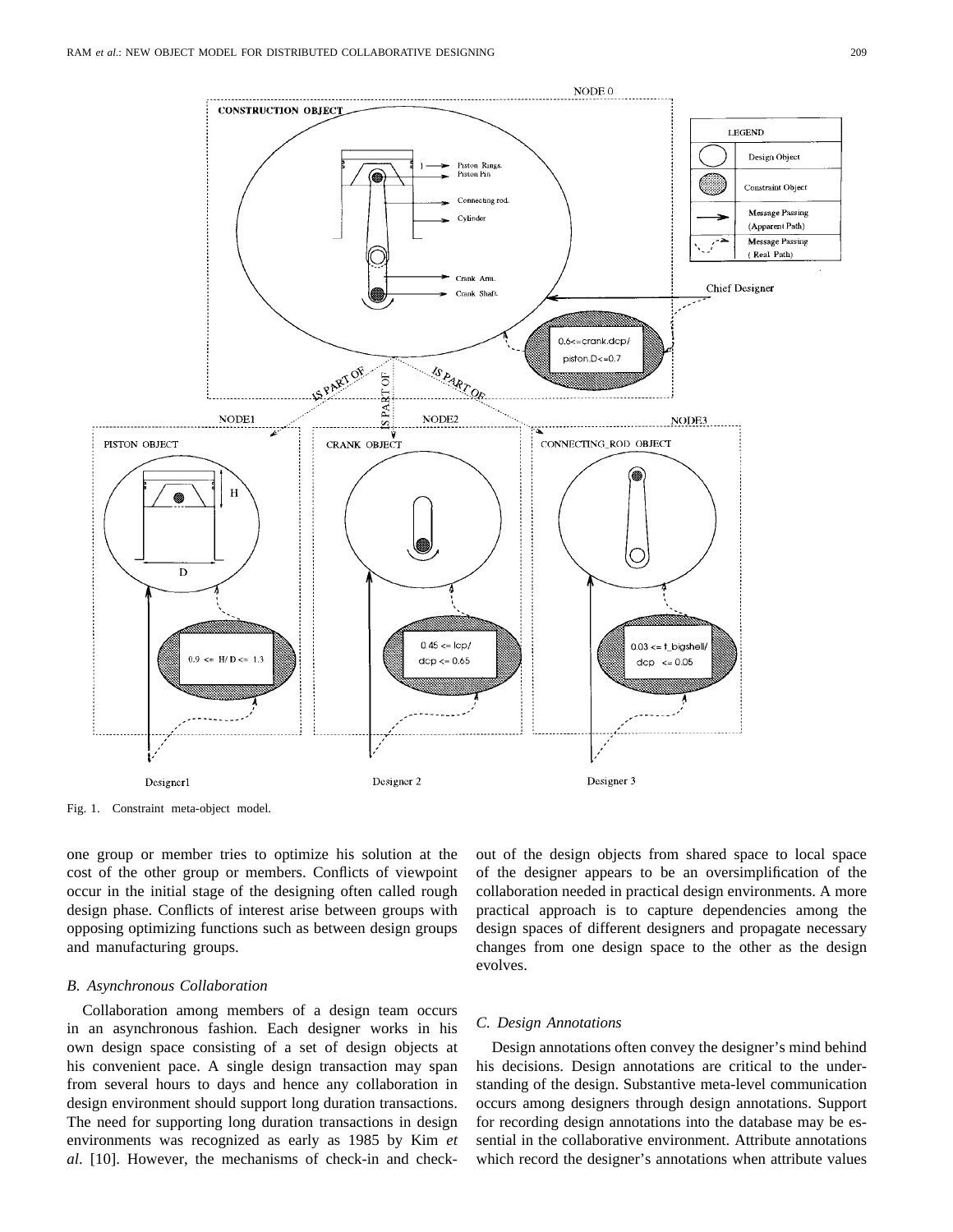| class crankClass {                                                | class crankClass $\{$                                              |  |
|-------------------------------------------------------------------|--------------------------------------------------------------------|--|
| class constraint $\{$                                             |                                                                    |  |
| // Constraint class specification can be given here               | public:                                                            |  |
| .                                                                 | $\ddotsc$                                                          |  |
| };                                                                | $\}$ ;                                                             |  |
| public:                                                           | class crankConstraintClass : constraint crankClass {               |  |
| // attribute and method definitions.                              |                                                                    |  |
| double dcp;                                                       |                                                                    |  |
| double lcp;                                                       | $\text{main}() \{$                                                 |  |
|                                                                   | crankClass crank;                                                  |  |
| void set_data(int dcp);                                           | crankConstraintClass crankConstraint;                              |  |
| double $getLcp()$ ;                                               | plug crank crankConstraint;                                        |  |
|                                                                   |                                                                    |  |
| $\}$                                                              |                                                                    |  |
| Constraint meta-class definition.<br>Fig. $2$ .                   | <i>unplug</i> crank;                                               |  |
|                                                                   |                                                                    |  |
| are changed can be introduced. It is possible for other designers | Fig. 3. Dynamic plugging and unplugging of constraint meta-object. |  |

are changed can be introduced. It is possible for other designers to examine these annotations.

## *D. Ability to Undo Individual Actions*

The need for undoing selectively individual actions when several members work simultaneously on a shared document is recognized in [1]. Such a facility for selectively undoing earlier changes without affecting other designers' changes is an essential ingredient of the design environment when a designer employs hit and trial techniques.

## *E. Different Roles of Members/Teams/Groups*

Members play different roles in design teams. Often the role of a design critic is to critically point out the weak points in a design. The role of a product manager can be seen as one of an arbitrator between groups or members. Any collaborative system should provide role modeling including authorizations for accessing relevant design objects.

## *F. Support for Weak and Strong Consistencies on Design Objects*

It is often important to note that a designer allows some inconsistencies in his design into the process of evolution. Often, as the design evolves in the rough design stage, constraints are dynamically identified. Systems providing strict consistency checks may, in fact, prohibit inconsistent data. This is in contradiction to the basic nature of the design process which probably requires more sophisticated and tunable consistency mechanisms on design objects [20]. As stated earlier, the design process is marked by phase transition from rough design to detailed design. As design evolves in the rough design phase, constraints are dynamically identified. In collaborative design, the designer dynamically identifies his constraint space and also checks for the validity of his constraint space with that of his collaborating team members. The identification of constraint spaces of a design often marks the end of what is called *rough designing*. In the *detailed design phase*, each designer normally expands his design details to satisfy all the identified constraints. As the constraints themselves have not been identified in the rough design phase, it is not worthwhile to enforce the rules of strong consistency on the design objects. It may be possible to allow design objects to be in inconsistent state while the constraint spaces are evolving. However, once the constraint spaces are frozen in the detailed design state, it should be possible to maintain objects in consistent states. Hence, it may be required as part of collaboration to represent different levels of consistencies for design objects. A similar idea called *lazy consistency* was introduced in [16] in the context of cooperative software development on a network of workstations. It is argued that such an architecture can support a wide range of cooperative processes.

In the next section, we present an extension to the object model to effectively capture collaboration in designing.

## III. OBJECT MODEL FOR COLLABORATIVE DESIGNING

The core object model provides a number of concepts such as object, unique object identifier, class, class hierarchy, message passing, versioning, and schema evolution. The core model allows complex objects and navigational access which are very useful in design databases. Unfortunately, the core model does not provide any support for collaborative work. Often designers work on their own workstations which are connected by a network. The basic nature of work of the designer involves collaborating with other members of the design team. In such design environment, it is often necessary for the model to support collaborative activity among designers working on a network of workstations. In this section, we pro-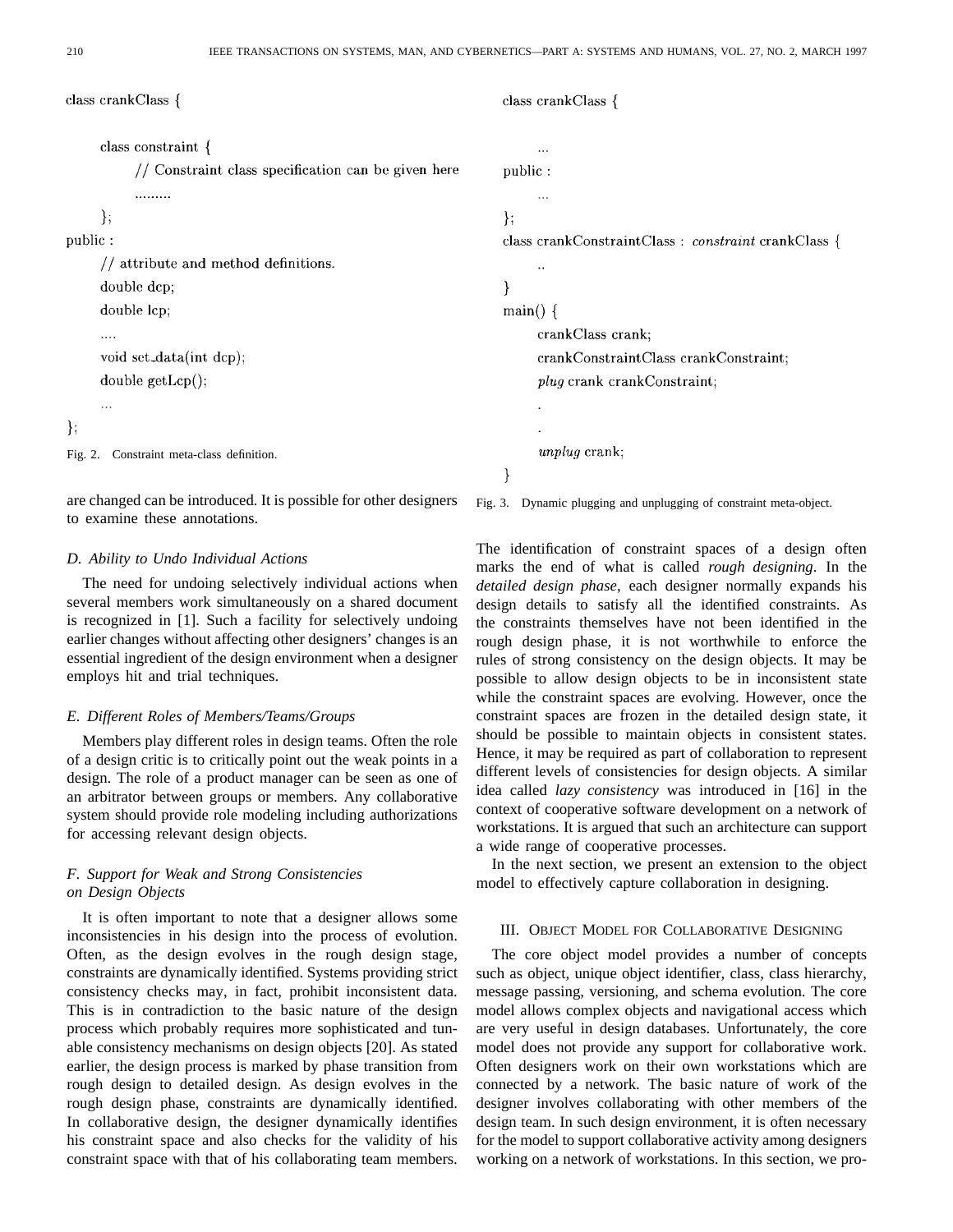```
class < name<sub>1</sub> > : constraint < name<sub>2</sub> \{int state;
       \langle \text{label}\rangle: \langle \text{constraint name}\rangle: \langle \text{semantic transaction}\rangle[generates | depends \vert < constraint label > :
                    \langle procedure for constraint modification \rangle;
       \langle label \rangle : \langle constraint name \rangle :
                     notify_from | notify_to < list of constraint objects >;
\}class crankConstraintClass : constraint crankClass {
```

```
int state;
c1 : ((0.45 \le \text{lmj/dmj}) \&\& (\text{lmj/dmj} \le 0.6)): NULL;
c2 : ((0.45 \leq \text{lep}/\text{dep}) \&\& (\text{lep}/\text{dep} \leq 0.65)): proc_lcp_dcp(lcp,dcp) ;
```
Fig. 4. Constraint meta-class specification.

ł

 $\}$ 

 $\}$ 

class pistonConstraintClass : constraint pistonClass {

```
c2 :(( 0.64 \le \dim/\text{dex}) && ( \dim/\text{dex} \le 0.72 )): NULL :
      generates connecting rod Constraint. (smlshell_pressure \leq 20 E-6):
      proc_din_dex (din, dex);
      \ddotscclass connecting rodConstraintClass : constraint connecting rodClass {
      c3: (smlshell_pressure < 20 E -6 ) : NULL :
      depends on pistonConstraint. ((0.64 \le \text{din/dex}) \&( \text{din/dex} \le 0.76)):
      proc_smlpress(pressure);
      \ldots
```
Fig. 5. Generate and depend constraint.

vide extensions to basic object model to support collaboration. The requirements of such a model are:

- 1) It should provide enough flexibility for individual designers to work on his design space and, at the same time, provide a rich model for cooperation with other designers.
- 2) The collaborative model should not unduly interfere with the design process such that it slows down the design process itself.

We explain the collaboration model below.

#### *A. Basic Collaboration Model*

The collaboration model is based on design spaces and associated constraint spaces distributed across various nodes of the network. Each designer works on his local design space occasionally interacting with design spaces located on other nodes. Each design space consists of a set of design objects and belongs to a single designer represented by a node of the network. Each design object is associated with a constraint space consisting of a set of constraint meta-objects. The constraint meta-object consists of a set of constraints which govern the internal state of the object to which it is connected. They also capture the interdependencies among the design spaces. Thus, any design object's internal state is controlled by the constraints in its constraint meta-objects. We term this *constraint satisfaction on design objects*. When an interdependency among design spaces exists, the design transaction propagates the constraint space from one design space to another to satisfy the interdependency constraint. This we call as *constraint propagation to dependent objects*. In this way, the collaboration is modeled based on *constraint satisfaction and constraint propagation*.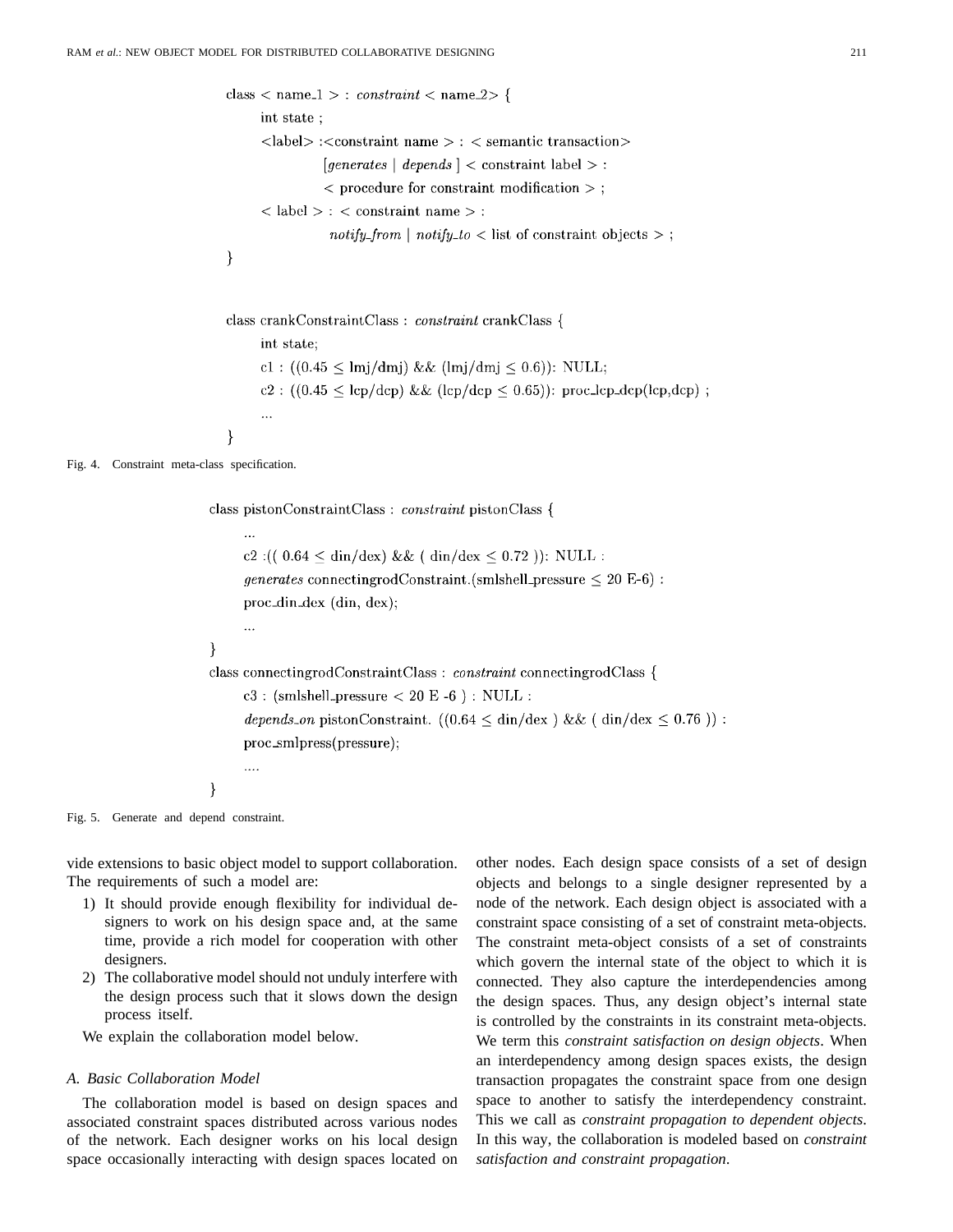class pistonConstraintClass : constraint pistonClass {

```
c3 : D : notify_to crank;
\mathcal{F}class crankConstraintClass : constraint crankClass {
      . . . . . . .
```
 $c3 : D : notify\_from$  piston;

 $\mathcal{F}$ 

Fig. 6. Notify\_from and notify\_to constraints.

class crankConstraintClass : constraint crankClass {

 $c1$ : ...

 $\}$ 

 $\text{main}() \{$ 

crankClass crank;

crankConstraintClass crankConstraint;

plug crank crankConstraint;

 $crankConstruction straint. *disable\_constraint(c1);*$ 

 $crankConstant. enable\_constraint(cl);$ 

 $\left\{ \right.$ 

Fig. 7. Modifying constraint space.

The constraint meta-object can be created at the time of the object creation or independently. It is possible to add or delete constraints from the meta-object by sending meta-messages to the constraint meta-object. Design transaction can invoke meta-messages to alter constraint meta-object. A graphical representation of the model is given in Fig. 1. We have taken the example from the collaborative automotive car design. Fig. 12 provides the class hierarchy diagram of a car design. The construction object consists of connecting rod, crankshaft, and piston object (see Fig. 13). Each designer works on one design space consisting of design objects. Each object is associated with a constraint meta-object in the constraint space. The designer invokes methods on the object as shown in Fig. 1. But these messages travel through the constraint meta-object associated with that object and this ensures the validation of the constraints defined at that instance of time on the design object.

Our collaboration model is based on a clear separation between design objects and design environment. The design objects represent the objects being worked out by a designer and also called design space. The design environment is represented by the constraint meta-objects which define the constraints that need to be satisfied on the design objects. The separation of design objects from constraint meta-objects has the following advantages:

- 1) A clear separation of design objects and constraint metaobjects helps in capturing the constraints governing the design process from the design objects themselves.
- 2) A collaborative model based on constraint satisfaction on objects and constraint propagation to dependent ob-

jects can be achieved easily by separating design objects and constraint meta-objects.

- 3) When design environments change (between companies), it is easy to create new constraint meta-objects representing the changed design environment.
- 4) Objects can be migrated from one constraint environment to another constraint environment in the process of evolution. This could be the case when objects migrate from designer's environment to manufacturer's environment.
- 5) As stated earlier, design requires varying degrees of consistency to be captured as part of the model. Since the constraint meta-objects govern the consistency of the design objects, it can be easily obtained by having different consistency models as part of the constraint meta-objects.

Since the model now consists of objects and constraint meta-objects, the following issues need to be considered:

- 1) How objects and constraint meta-objects are created and how they are related?
- 2) How are the relationships among constraint meta-objects captured?

3) How are design transactions modeled?

These issues are elaborated in the coming subsections. We have extended the  $C++$  [18] object oriented language to support our model. For explaining the syntax and semantics of our new constructs, we have taken the application of CAD in automotive design (see Fig. 12 for the class diagram of a car design).

### *B. Object/Meta-Object Creation*

Constraint meta-objects can be specified in two ways. They can be defined within the class definition itself. The metaclass is specified in this case as a constraint class within the class. When an object is created, the constraint meta-object is also created simultaneously and the object will be bound to its constraint meta-object at the time of the creation itself. Such a specification can be given as indicated in Fig. 2.

In this specification the coupling between the object and its constraint meta-object can be achieved at compile time. It is also possible to establish the relationship at run time and this is explained below.

The constraint meta-class can be specified separately as:

*class*  $\langle name_1 \rangle$ *: constraint*  $\langle name_2 \rangle$  { // *constraint specifications*  $\cdot$ 

In such a definition, name\_1 refers to constraint metaclass name and name\_2 refers to the class to which this constraint meta-class is being attached. This type of specifying the constraint meta-class is similar to the filter relationship specification discussed in [24]. Specification of a constraint meta-class does not automatically couple it to the design object. The operators *plug* and *unplug* are provided on the constraint meta-object for dynamic binding. The operator *plug* is used to couple a constraint meta-object to an appropriate object. The operator *unplug* is used to break the relationship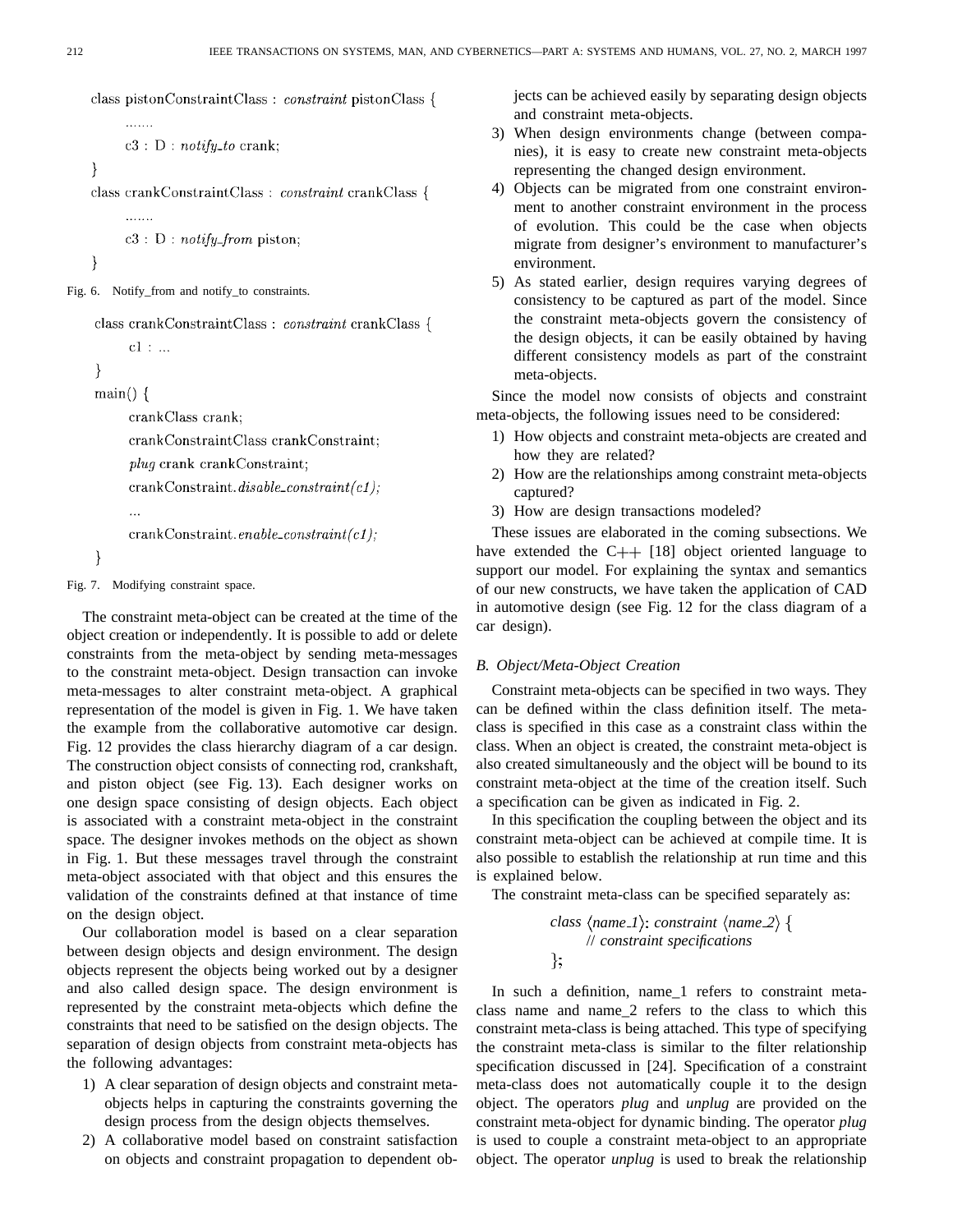

Fig. 8. Global validation scheme.

between design object and constraint meta-object. For example, in Fig. 3, a constraint meta-class *crankConstraintClass* has been defined for the design class *crankClass* outside the definition of the design class. The code binds a constraint meta-object *crankConstraint* to the design object *crank*.

This way of specifying the constraint meta-class outside the class definition provides more flexibility in the specification of constraints for an object. It allows an object to have more than one type of constraint meta-objects.The dynamic plugging and unplugging of constraint meta-object is suitable for modeling different design environments (between companies) for the same design objects.

We provide both these mechanisms for specifying constraint meta-objects.

#### *C. Constraint Meta-Object Specification*

Constraint meta-objects govern the internal state of the object. They capture the different types of constraints occurring in the collaborative designing and also the inter-dependencies among design spaces. The set of constraint meta-objects forms the design environment. The design process involves several phases such as rough design phase and detailed design phase. Since the consistency criterion in different phases are different, the meta-objects need to capture the state of design phase. The following paragraphs discuss the way of specifying constraints.

Constraint meta-class definition is similar to the template class definition of Self [8] which consists of two slots. Here, one slot is the *constraint specification* and the other slot is the

*semantic transaction* which will be fired when that constraint is violated. These can be seen in traditional programming as exceptions (e.g., ADA) which are invoked when a named condition arises in the program. The constraint specification includes the label to the constraint and specification of the constraint. Each constraint class has a variable *state* which stores the current state of the design phase. In our model, the design phase can be either *rough design phase* or *detailed design phase*.

The syntax of the constraint meta-class specification is shown in Fig. 4. This also shows the constraint meta-class specification of the class *crankConstraintClass*. As shown in the figure, each constraint is associated with a semantic transaction or NULL. For example, when the constraint  $(0.45 \le$  $\frac{1}{cp}\cdot\frac{1}{c}$  (0.65) is violated, the procedure proc\_lcp\_dcp() will be fired to adjust the crank pin length. In case, a NULL procedure is specified, a notification to the designer will be generated.

The constraint meta-classes are also inherited in the same way as normal classes. If objects belonging to the derived class are created, the object constraint space includes the base class as well as the derived class. In the case of part of relationship, the constraints in the root class can be specified in terms of the variables of the container classes.

Constraints can be of different types. The coming sections explain in detail different kinds of constraints and the syntax for specifying such constraints.

*1) Private and Public Constraints:* Private constraints are those constraints, which belong entirely to the object's local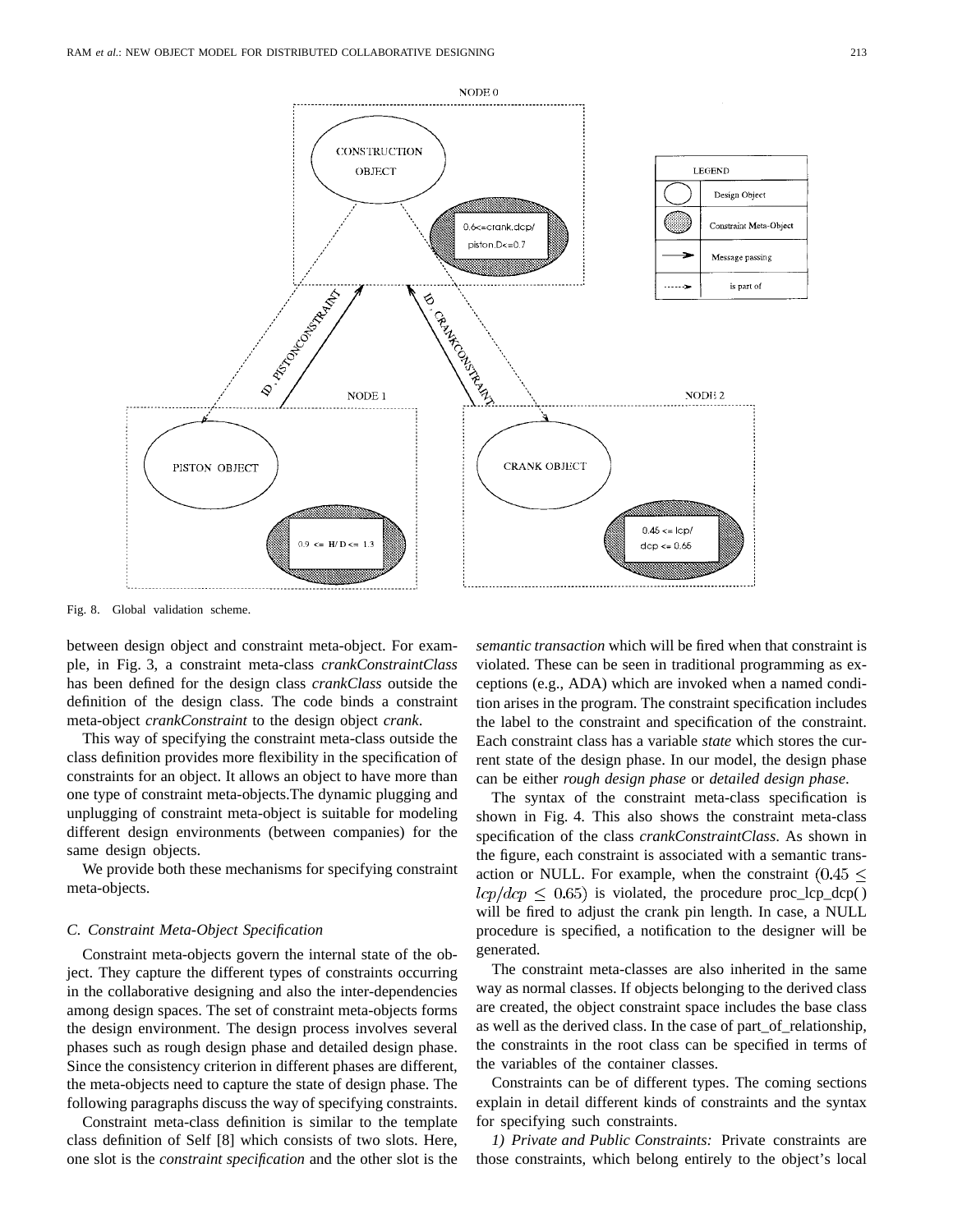

Fig. 9. Constraint meta-object implementation.

space. These constraints have validity only in that object's address space. Public constraints are those constraints whose validity spans multiple objects. For example in the case of crankClass, the constraint (*crank-pin length/crank-pin diame* $ter < .065$ ) is a private constraint as its validity depends only on the local state of the object. However in the case of construction class, the constraint (*crank-pin diameter/piston*  $diameter \leq 0.7$  depends on both piston object and crank object. Thus, this constraint's validity extends to multiple objects.

*2) Generate and Depend Constraints:* Very often in engineering design, one constraint generates other constraints. For example in the case of material selection, not only does it generate stress constraints but also manufacturing constraints. In each constraint meta-class, it is possible to identify the *generate* and *depend* relationships among constraints. After the constraint specification, the generate relation captures the constraints generated by this constraint. It also identifies the procedure which can be used to subsequently generate the modified constraints, if the original constraint is altered. In case the procedure for modification is omitted, a notification to the affected objects will be generated. The reverse of *generation relation*, i.e., *depends relation*, is captured in the constraint meta-class of the generated constraints. If the generated constraints for any reason need to be modified,

the classes of the dependent constraints are notified. As an example, consider the pistonConstraintClass of Fig. 5. The values of din/dex in the pistonConstraintClass generates the constraint on smlshell\_pressure in connectingrodConstraint-Class. Any modification of the din/dex constraint affects the constraint on smlshell\_pressure and procedure proc\_din\_dex (din,dex) can be used in deriving the new constraint. The connectingrodConstraintClass captures the *depends* relation of the generated constraint (smlshell\_pressure  $\langle 20 \text{ E-6} \rangle$ .

*3) Notify\_from and Notify\_to:* In collaborative designing, unless an earlier design decision is made, later decisions cannot be made. For example, most of the crank dimensions depend on the piston diameter. In other words, unless the piston designer has decided on the piston diameter, the crank designer will not be able to come up with many of his dimensions. Such precedence constraints in design are captured by *notify\_to* and *notify\_from* constraints. For example, in the case of pistonConstraintClass of Fig. 6, the piston diameter is added in the constraint meta-class as a *notify\_to* constraint. The classes to be notified when the value of the piston diameter is changed is given in the *notify\_to* constraint. Similarly, a *notify\_from* constraint is added in the crankConstraintClass so that whenever the value changes, it is notified to the designer.

Notify constraints help in explicitly capturing the precedence order in constraints and also posting the designers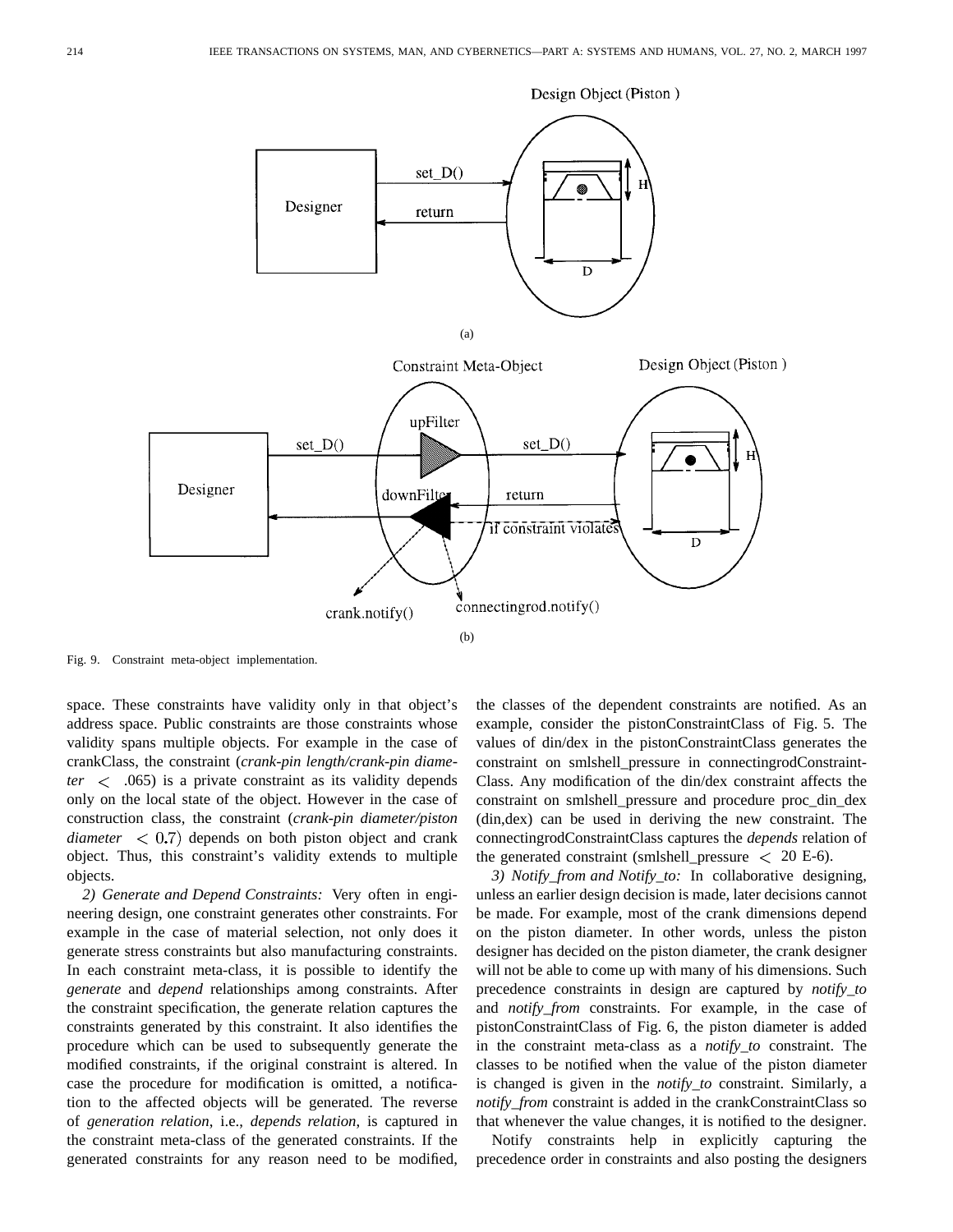

Fig. 10. Distributed collaborative design environment.

with changes in the values in other design spaces having bearing on their component design.

#### *D. Transaction Model*

In the case of distributed object data bases, nested transactions [12] provide a natural way of modeling transactions, as messages to objects are treated as transactions, and they can further send messages to other objects. However, our transaction model differs to a greater degree in terms of the consistency imposed on the database. It has long been realized that traditional concurrency control techniques do not suit both object databases as well as advanced database applications. The notion of serializability is a very strict condition for design databases where designers often keep evolving their designs over a period of time and inconsistencies in evolving designs have to be tolerated. In this context, we propose our transaction model based on constraint spaces.

The transactions operating on a object are validated against the constraint space of the object. If a transaction does not violate the constraint space of an object, it is said to be validated. If the transaction violates a specific constraint on the object, a named method associated with the constraint called *semantic transaction* is invoked and the transaction is said to have finished successfully after the method is executed.

There are two distinct phases in the execution of the system. An evolving phase of design which we call *rough designing*. In this phase the constraint spaces are allowed to be modified by the transactions. In the later phase of design, which we call *detailed design*, the constraint spaces are not allowed to be modified. At this point, the methods associated with the constraints are not executed if constraints are violated but they are simply terminated. Thus it follows real world activity. Designers cannot make all the decisions in the beginning itself and as they make decisions they will generate new constraints which affect later design decisions. Thus, in the first phase it is identification of constraints on each design space and the second phase consists of actual detailing of the design space. The constraint space is not allowed to be modified in the second phase. The following section discusses the constructs for modifying the constraint space.

*1) Modifying Constraint Space:* As discussed in earlier sections, in rough design phase the designers are allowed to add, delete and modify the constraints. We have provided two special messages called meta-messages which can be sent to the constraint meta-objects for masking and unmasking the constraints. These messages take labels of the constraints as its parameter and mask or unmask corresponding constraints. As in Fig. 7, the message *disable\_constraint* is sent to the constraint meta-object crankConstraint to mask the constraint with label *c1*. Similarly, the *enable\_constraint* message is sent to the meta-object crankConstraint to unmask the constraint with label *c1*. However in detail design phase, the designers are not allowed to modify the constraint space.

*2) Validation of Constraint Spaces:* In the case of private constraints, the validation of object's state is done with respect to its local constraint space. However, in the case of public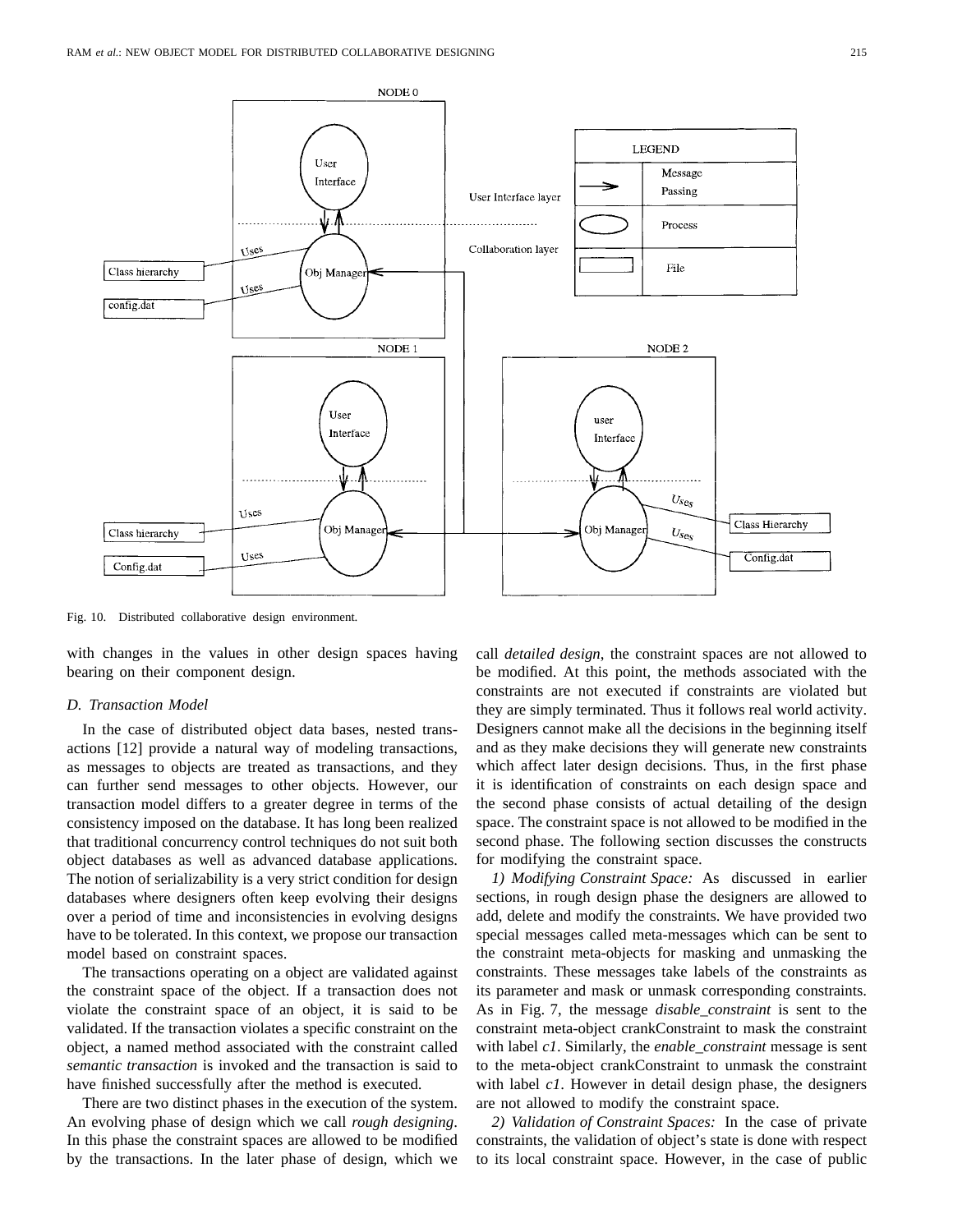

Fig. 11. Screen layout of collaborative design environment.

constraints, the validation needs to be done against other constraint spaces. We follow general mechanism of validation which is described in the next paragraph.

Each method piggy-backs the constraint space of the object which invokes the method. The method not associated with any object piggy-backs a null constraint space which is automatically validated against any other constraint space. The piggy-backed constraint space of a method is validated against the constraint space of the object on which the method tries to operate. If there are violations, the method invokes the semantic transaction associated with the constraint on the piggy-backed constraint space. This semantic transaction operates on the original object. If the method is allowed to operate on the object and subsequently violates the constraint space, the method associated with the constraint space is invoked. If the method generates one more method, the new method now inherits the constraint space of the current object as well. Thus, it piggy-backs both its earlier constraint space as well as the current constraint space. We achieve using this property, both constraint satisfaction as well as constraint propagation.

At the end of every design phase, a validation phase is started. In the case of rough design phase, the validation phase is a dummy nested transaction which carries with itself the constraint spaces from one design space to the other design space and does a global validation of the constraint spaces. As shown in Fig. 8, when the designer of *construction object* initiates the validation, the constraint spaces of its child objects *piston* and *crank* move to the node of their parent object *construction*. The node of the *construction* object does the validation of the inter-dependent constraints (e.g., the constraint  $0.6 \leq$  crank.dcp/piston.D  $\leq 0.7$ ) against the local constraints of *piston* (e.g.  $0.9 \leq H/D \leq 1.3$ ) as well as *crank* (e.g.  $0.45 \leq$  lcp/dcp  $\leq$  0.65). Once the global validation is over, the constraint spaces of each designer are frozen. Hence, the designer cannot change his constraint space. This in effect commits each designer firmly to the choices he made in the rough design phase.

#### IV. IMPLEMENTATION OF THE MODEL

The distributed object model for collaborative designing has been implemented on a network of SUN workstations. We have taken a mechanical CAD problem in automotive car design to demonstrate the working of our model. The detailed car design represented in terms of class diagram is shown in Fig. 12. As can be seen, it is not possible for a single designer to design the whole car within a reasonable time.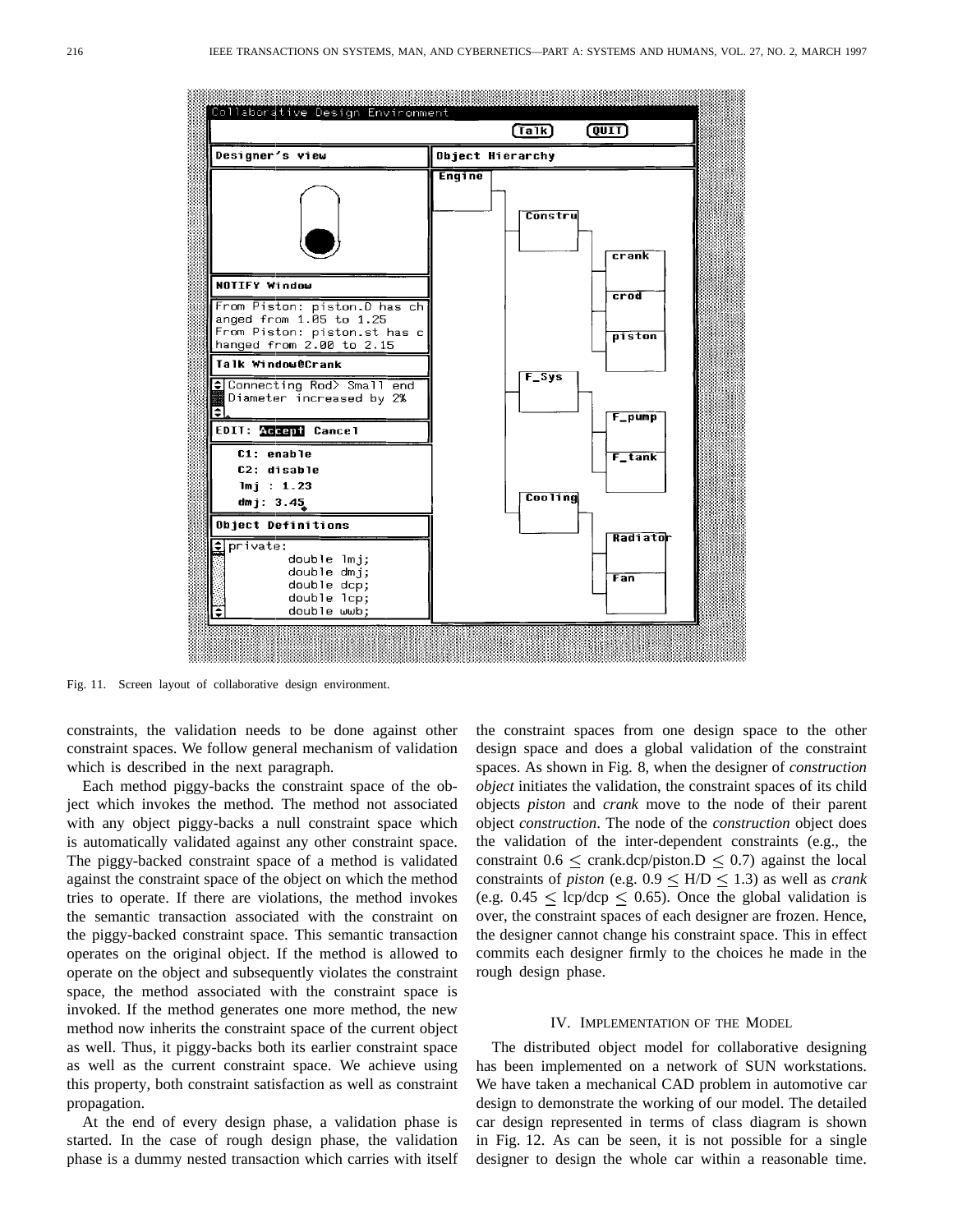

Fig. 12. Class diagram of a car design.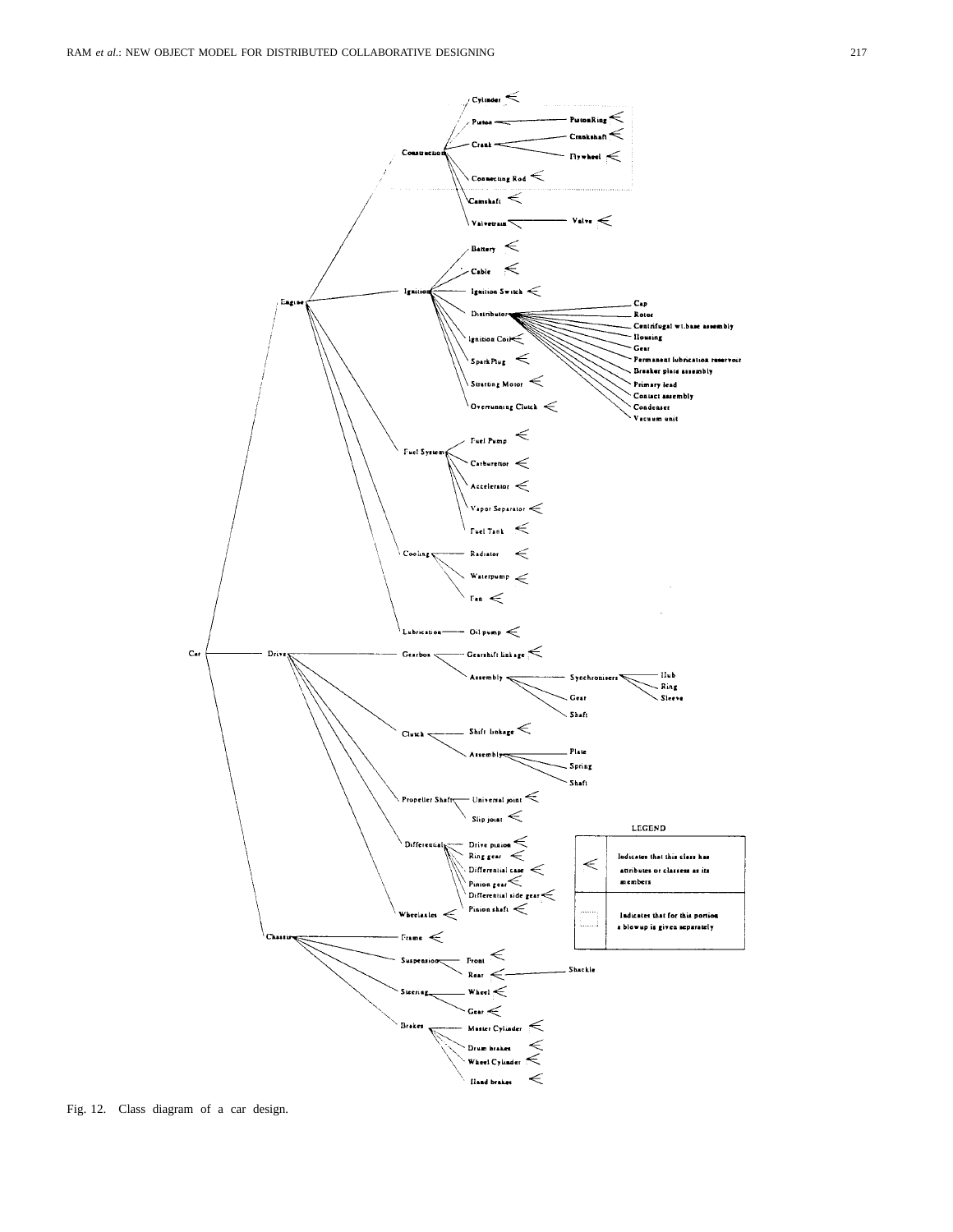

Fig. 13. Class diagram of construction object.

We take a specific portion of the class diagram to explain our model. This portion is shown in Fig. 13. It consists of a root class named constructionClass and it contains piston-Class, crankClass, and connectingrodClass. The pistonClass, the crankClass, and the connectingrodClass are distributed on three nodes of the network. These three components are being designed by three designers cooperatively. We have taken the specific information relating to piston, crank, and connecting rod design from [30] and [23].

This section deals with the implementation details of our model. First subsection deals with the translator which we have developed to translate the  $C++$  code with constraint meta-object constructs to the plain  $C++$  code. The second subsection discusses the implementation of the distributed design environment.

#### *A. User Level Implementation of New Constructs*

A translator has been built to convert the  $C++$  code with the proposed language extensions to plain  $C++$  code. It has been developed using the concept of *filter-objects*. The complete details of *filter-objects* can be found in [24]. The *filter object* model provides a mechanism for capturing messages sent to an object without the sender being aware of the filtering action. Since constraint meta-objects capture the messages sent to the design object for validation purposes, we built the constraint meta-object model based on the *filter-object* model. Fig. 9 depicts the implementation of the constraint meta-object using *filter-object* model. The traditional object model in which messages are directly delivered is shown in Fig. 9(a). As opposed to this model, the *filter-object* model provides a transparent interception of the messages sent to an object by the filter object, in this case the constraint metaobject. The constraint meta-object does some housekeeping operations before the message is passed to the actual object. It also captures the return messages from the object before it is delivered to the sender.

The design application programs are written using  $C++$ language with the extensions provided in Section III. This code is translated by a translator into plain  $C++$  code.

- The main working steps of the translator are given below:
- 1) For each design object's class, the translator identifies specification of all the constraint meta-classes. These will be made as the derived classes of a common class,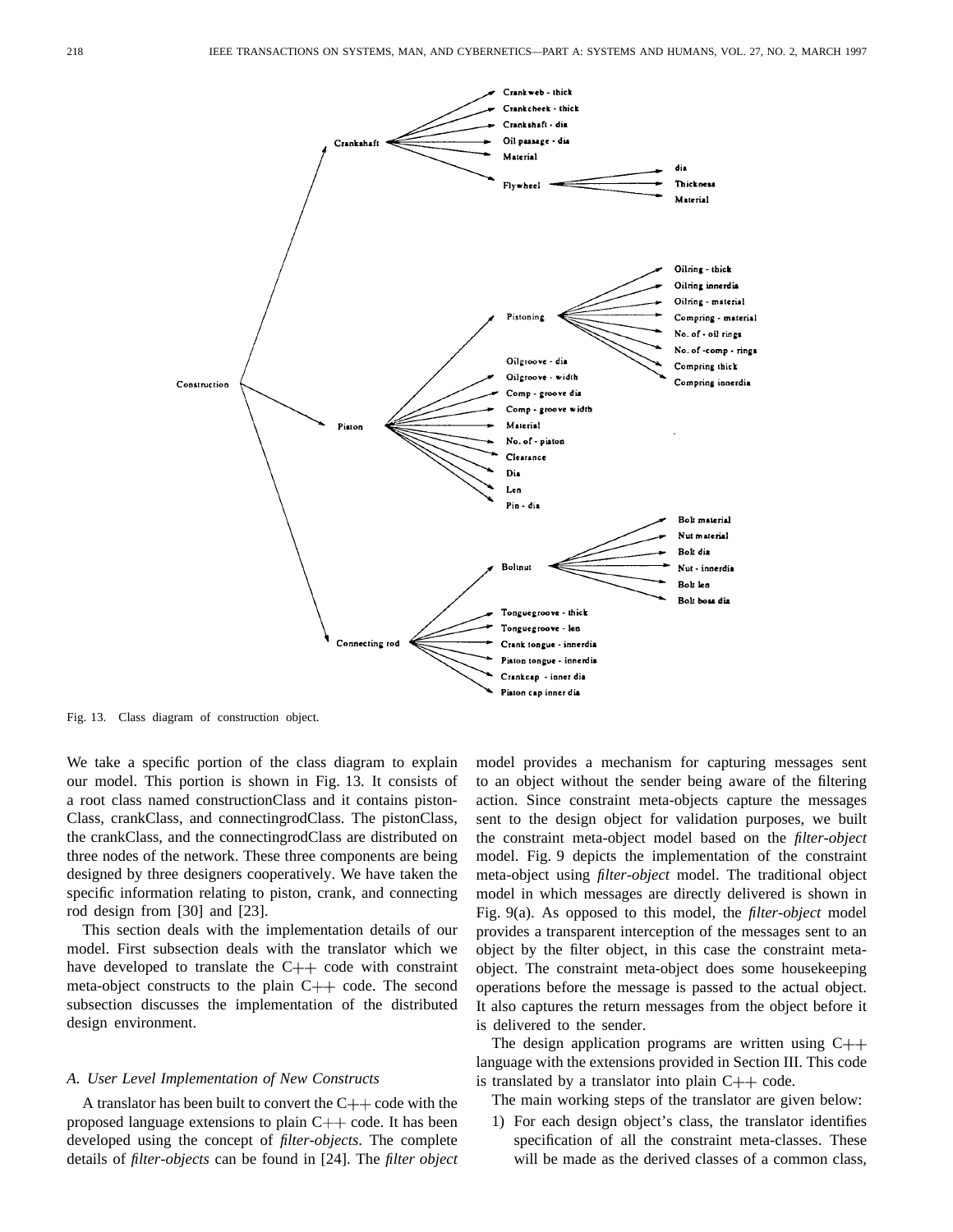namely constraintClass. Since the design object can have at most one constraint meta-object attached to it, the instance of the constraint meta-object is made as an instance of the constraintClass when a meta-object is plugged to an object. The constraintClass is made *a part of* of the design class.

- 2) Since the constraint meta-classes need to access the attributes of the design object, the constraint metaclasses are made as *friend* classes of the design object.
- 3) In the translated code, each constraint meta-class will have two methods namely *upFilter* and *downFilter* [see Fig. 9(b)]. Every method invocation on the design object is made to pass through the *upFilter* function. This keeps a copy of the object in temporary location. This is required to recover the object from the new state if the constraints are not satisfied. The return message from the design object is made to go through the *downFilter* method. All constraint specifications are translated as statements in the *downFilter* method.
- 4) The *downFilter* achieves the constraint satisfaction on the objects. In the case of objects which involve child objects, the *downFilter* gets the constraint spaces from its child objects for global validation of the constraints (see Fig. 8).
- 5) The implementation of meta-messages *enable\_constraint* and *disable\_constraint* are achieved by setting and clearing the mask bit associated with each constraint.

#### *B. Implementation of Distributed Environment*

Since each designer is working on his own workstation, the design objects are distributed across various nodes of the network. The distributed design environment allows the designer on one workstation to access objects located on other workstations. Transactions such as validate and notify also use the distributed design environment to achieve *constraint propagation and satisfaction* among design spaces distributed over the network. The distributed object environment as shown in Fig. 10 consists of *object manager module* and *user interface module* located on each node of the network participating in the collaborative design.

*1) Object Manager:* Object manager runs in background on every node of the system. It provides persistence of the design objects and also ensures the consistency of objects by *constraint satisfaction and constraint propagation* mechanism. Each node maintains a configuration file, namely *config.dat*, that stores the distribution of design objects in the class diagram and also the access permissions for various objects. An example config.dat for the class diagram of Fig. 13 has been given in Table I. Each class is associated with a password which can be used to explicitly access objects of the class. The password is required while modifying the objects individually. It is also possible to set *read password* to prevent objects from unauthorized reading.

The object manager can receive transactions from object managers residing on other nodes or from the user interface module. User interface module generates the *design trans-*

TABLE I CONFIGURATION FILE (config.dat) FOR CLASS DIAGRAM

| class         | node  | user          | password   |
|---------------|-------|---------------|------------|
| construction  | node1 | construction  | passcon    |
| crank         | node1 | crank         | passcrank  |
| connectingrod | node2 | connectingrod | passrod    |
| piston        | node2 | piston        | passpiston |

*actions* on the objects. Before these transactions can make the modification on the object, they are validated against the constraints specified in the constraint meta-object which is plugged to that object. In certain situations, object manager generates transactions such as *notify* or *generate* which is sent to other object managers. The communication among object managers is achieved by RPC mechanism [29].

*2) User Interface:* Each designer is provided with an interface through which he can manipulate design objects. This has been implemented using *suncore* language (see Fig. 11 for the screen layout of the collaborative design environment). A *Object Hierarchy window* displays the hierarchical structure of the class diagram. The designer can choose an object and work on that object. Along with this window it provides other windows such as *Designer's view window*, *NOTIFY window*, *talk window*, and *EDIT window*. The *EDIT window* facilitates the designer to modify the values of the objects and the constraints (only in rough design phase). These actions are translated as design transactions and they are passed to the object manager. The *Designer's view* displays corresponding object. *NOTIFY window* notifies the designer when a *notify* message from other design objects arrives. *Talk window* facilitates the designers to engage in discussions. This assumes significance in the context of collaborative activity and helps in resolving conflicts of view and conflicts of interest. Fig. 11 shows the screendump of the crank designer. The designer has invoked crank object from the class hierarchy of the automotive car design. The *Object Definitions window* is showing object definitions of the crank object. The *NOTIFY window* shows the two notify messages from the piston object regarding the changes the piston designer has made to the object. *Talk window* shows the discussion the crank designer had with the designer of connectingrod.

#### V. CONCLUSION AND FUTURE WORK

A general model for collaborative designing based on *constraint meta-object model* has been proposed. The constraint meta-object model achieves *constraint satisfaction and propagation* among design spaces distributed across various nodes of the network. The model has been applied to the case of a mechanical CAD problem. A prototype system has been developed and its working has been presented.

We are currently working on extensions to the model in which same design objects can exist in different contexts such as in design environment and manufacturing environment. In such cases the object needs to display different behavior in different contexts. It is possible to attach dynamically mutable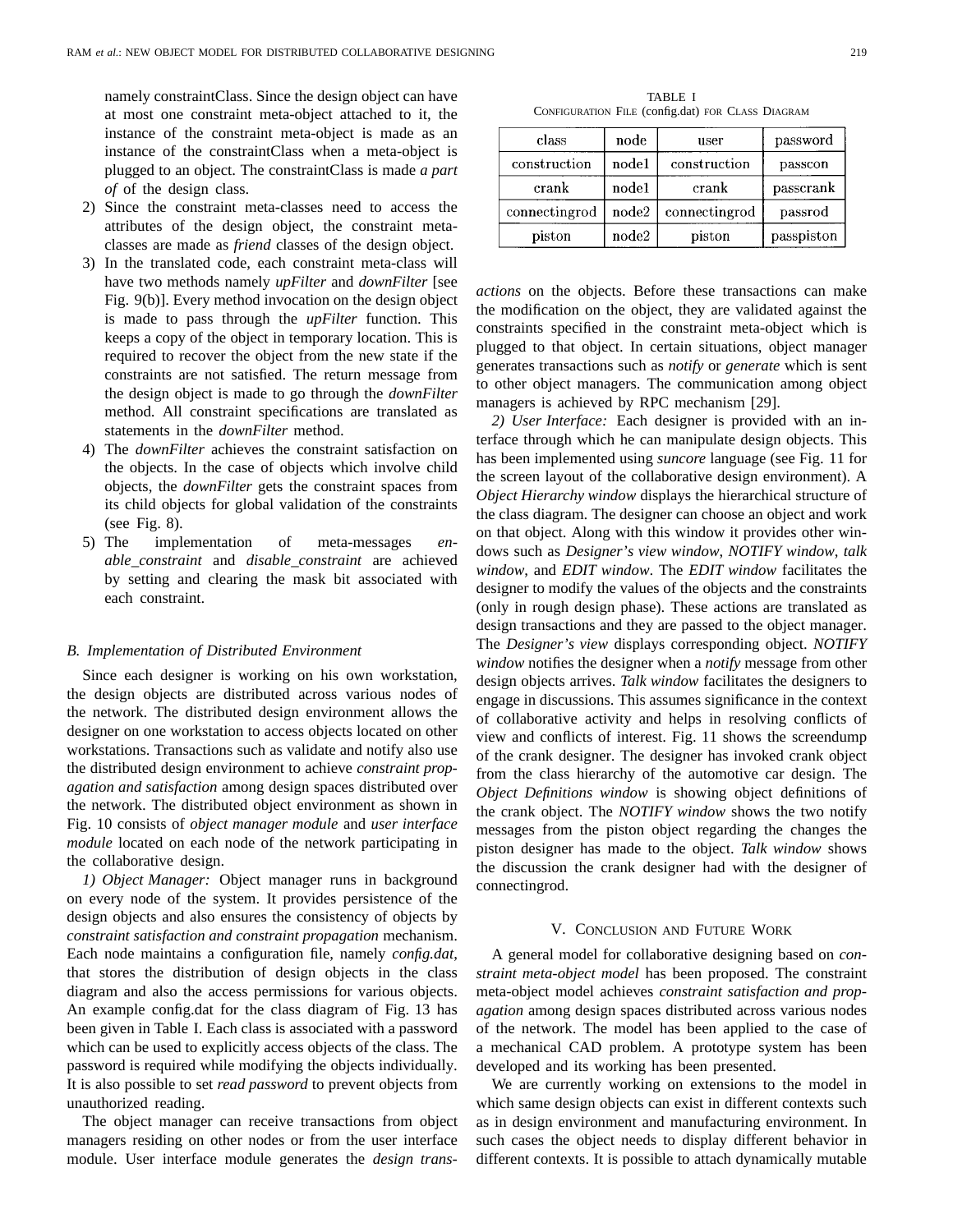abstractions to persistent objects to allow these to exist in different contexts. We call such objects *interface polymorphic (IP) objects* [5]. IP objects coupled with constraint meta-object model can provide collaboration between design teams and manufacturing teams.

#### ACKNOWLEDGMENT

The authors would like to thank the anonymous referees whose comments have greatly helped them in improving the quality of this paper. They would also like to thank all the members of Distributed and Object Systems Group, especially R. K. Joshi, for providing valuable suggestions.

#### **REFERENCES**

- [1] A. Prakash and M. J. Knister, "Undoing actions in collaborative work," in *Proc. ACM 1992 Conf. Computer-Supported Cooperative Work (CSCW 92)*, pp. 273–280.
- [2] B. Meyer, *Eiffel: The Language*. Englewood Cliffs, NJ: Prentice-Hall, 1991.
- [3] B. Reeves and F. Shipman, "Supporting communication between designers with artifact-centered evolving information spaces," in *Proc. ACM 1992 Conf. Computer-Supported Cooperative Work (CSCW 92)*, pp. 394–401.
- [4] C. M. Neuwirth, R. Chandhok, D. S. Kaufer, P. Erion, J. Morris, and D. Miller, "Flexible diff-ing in collaborative writing systems," in *Proc. ACM 1992 Conf. Computer-Supported Cooperative Work (CSCW 92)*, pp. 147–154.
- [5] D. J. Ram, N. Vivekananda, and R. K. Joshi, *Interface Polymorphism: Difference Faces of an Object*, Dept. Comput. Sci. and Eng., Indian Institute of Technol., Madras, India, Tech. Rep IITM-CSE-DOS-95-12, Aug. 1995.
- [6] D. L. Spooner, M. A. Milicia, and D. B. Faatz, "Modeling mechanical CAD data with data abstraction and object-oriented techniques," in *IEEE Int. Conf. Data Engineering*, 1986, pp. 416–424.
- [7] D. Sriram, R. Logcher, A. Wong, and S. Ahmed, "An object-oriented framework for collaborative engineering design," in *Proc. Workshop on Computer-Aided Cooperative Product Development: Lecture Notes in Computer Science*, vol. 492. Berlin, Germany: Springer-Verlag, 1989, pp. 51–92.
- [8] D. Ungar, R. B. Smith, C. Chambers, and U. Holzle, "Object, message, and performance: How they coexist in self," *IEEE Comput.*, vol. 25, no. 10, pp. 53–64, 1992
- [9] E. Egger and I. Wagner, "Time-management: A case for CSCW," in *Proc. ACM 1992 Conf. Computer-Supported Cooperative Work (CSCW 92)*, pp. 249–256.
- [10] F. Bancilhon, W. Kim, and H. F. Korth, "A model of CAD transactions," Dept. Comput. Sci., Univ. of Texas, Austin, Tech. Rep. TR-85-06, 1985.
- [11] H. F. Korth and G. D. Speegle, "Long-duration transactions in software design projects," in *IEEE 6th Int. Conf. Data Engineering*, 1990, pp. 568–574.
- [12] J. E. B. Moss, *Nested Transactions: An Approach to Reliable Distributed Computing*. Cambridge, MA: MIT Press, 1985.
- [13] J. Galegher, "Computer mediated communication and collaborative writing: Media influence and adaptation to communication constraints," in *Proc. ACM 1992 Conf. Computer-Supported Cooperative Work (CSCW 92)*, pp. 155–162.
- [14] J. V. Joseph, S. M. Thatte, C. W. Thompson, and D. L. Wells, "Objectoriented databases: Design and implementation," *Proc. IEEE*, vol. 79, no. 1, pp. 42–64, 1991.
- [15] K. Gronbaek, M. Kyng, and P. Mogensen, "CSCW challenges in largescale technical projects—a case study," in *Proc. ACM 1992 Conf. Computer-Supported Cooperative Work (CSCW 92)*, pp. 338–345.
- [16] K. Narayanaswamy and N. Goldman, "Lazy consistency: A basis for cooperative software development," in *Proc. ACM 1992 Conf. Computer-Supported Cooperative Work (CSCW 92)*, pp. 257–264.
- [17] L. Shu, "Groupware experiences in three-dimensional computer aided design," in *Proc. ACM 1992 Conf. Computer-Supported Cooperative Work (CSCW 92)*, pp. 179–186.
- [18] M. A. Ellis and B. Stroustrup, *The Annotated C++ Reference Manual*. Reading, MA: Addison-Wesley, 1990.
- [19] M. Kyng, "Designing for cooperation: Cooperating for design," *Commun. ACM*, vol. 34, no. 12, pp. 65–73, 1991.
- [20] G. T Nguyen and D. Rieu, *Database Issues in Object Oriented Design: Technology of Object Oriented Languages and Systems TOOLS 4*. Englewood Cliffs, NJ: Prentice-Hall, 1991.
- [21] N. S. Barghouti and G. E. Kaiser, "Concurrency control in advanced database applications," *ACM Comput. Surv.*, vol. 23, no. 3, pp. 269–317, 1991.
- [22] P. Luff, C. Health, and D. Greatbatch, "Tasks-in-interaction: Paper and screen based documentation in collaborative activity," in *Proc. ACM 1992 Conf. Computer-Supported Cooperative Work (CSCW 92)*, pp. 163–170.
- [23] P. Lukin, G. Gasparyants, and V. Rodionov, *Automobile Chassis Design and Calculations*. Moscow, Russia: Mir, 1989.
- [24] R. K. Joshi, N. Vivekananda, and D. J. Ram, "Message filters for object oriented systems," Dept. Comput. Sci. and Eng., Indian Institute of Technol., Madras, India, Tech. Rep. IITM-CSE-DOS-95-08, July 1995 (to appear in *Software Practice and Experience*).
- [25] S. Chakravarthy, K. Karlapalem, S. B. Navathe, and A. Tanaka, "Database supported cooperative problem solving," *Int. J. Intell. Cooperative Inform. Syst.*, vol. 2, no. 3, pp. 249–287, 1993
- [26] S. M. Easterbrook, E. E. Beck, J. S. Goodlet, L. Plowman, M. Sharples, and C. C. Wood, *A Survey of Empirical Studies of Conflict, CSCW: Cooperation or Conflict?*. Berlin, Germany: Springer-Verlag, 1993, pp. 1–68.
- [27] T. C. Ralow, J. Gu, and E. J. Neuhold, "Serializability in object-oriented database systems," in *IEEE 6th Int. Conf. Data Engineering*, 1990, pp. 112–120.
- [28] V. Arkhangelsky, M. Khovakh, Y. Stepanov, V. Trusov, M. Vikhert, and A. Voinov, *Motor Vehicle Engines*. Moscow, Russia: Mir, 1976.
- [29] W. R. Stevens, *Unix Networking Programming*. Englewood Cliffs, NJ: Prentice-Hall, 1993.
- [30] W. H. Crouse, *Automotive Mechanics*. New York: McGraw-Hill, 1981.



**D. Janaki Ram** was born in 1962 in Andhra Pradesh, India. He received the B.Tech degree in mechanical engineering from the College of Engineering, Kakinada, India, in 1983, and the M.Tech and Ph.D. degrees in computer science from the Indian Institute of Technology (I.I.T), Delhi, in 1985 and 1989, respectively.

He was with the National Informatics Center, New Delhi, and subsequently moved to the I.I.T., Madras, in 1989. He is currently an Assistant Professor in the Department of Computer Science

and Engineering, I.I.T., Madras, and heads the Distributed and Object Systems Group. His research interests include distributed and heterogeneous computing, distributed databases, object technology, software engineering, and CAD/CAM. He has published several international papers in these areas. He regularly teaches courses in the above areas at postgraduate and undergraduate levels and has guided several B.Tech, M.Tech, and M.S. projects in the above areas. He has conducted several national level workshops on object oriented programming, object oriented design and analysis, and client-server computing, and introduced the course on object oriented software development at I.I.T., Madras. He is a consultant to several industries and offers consultancy services, mainly in the area of object orinted design and analysis.



**N. Vivekananda** received the B.S. degree in computer engineering from Karnataka Regional Engineering College, Suratkal, India, in 1993. He is presently pursuing the M.S. degree in computer science and engineering at the Indian Institute of Technology, Madras.

He was previously a Research and Design Software Engineer with Wipro Infotech Ltd., Bangalore, India. His areas of interest include object technology, distributed collaboration, and computer networks.